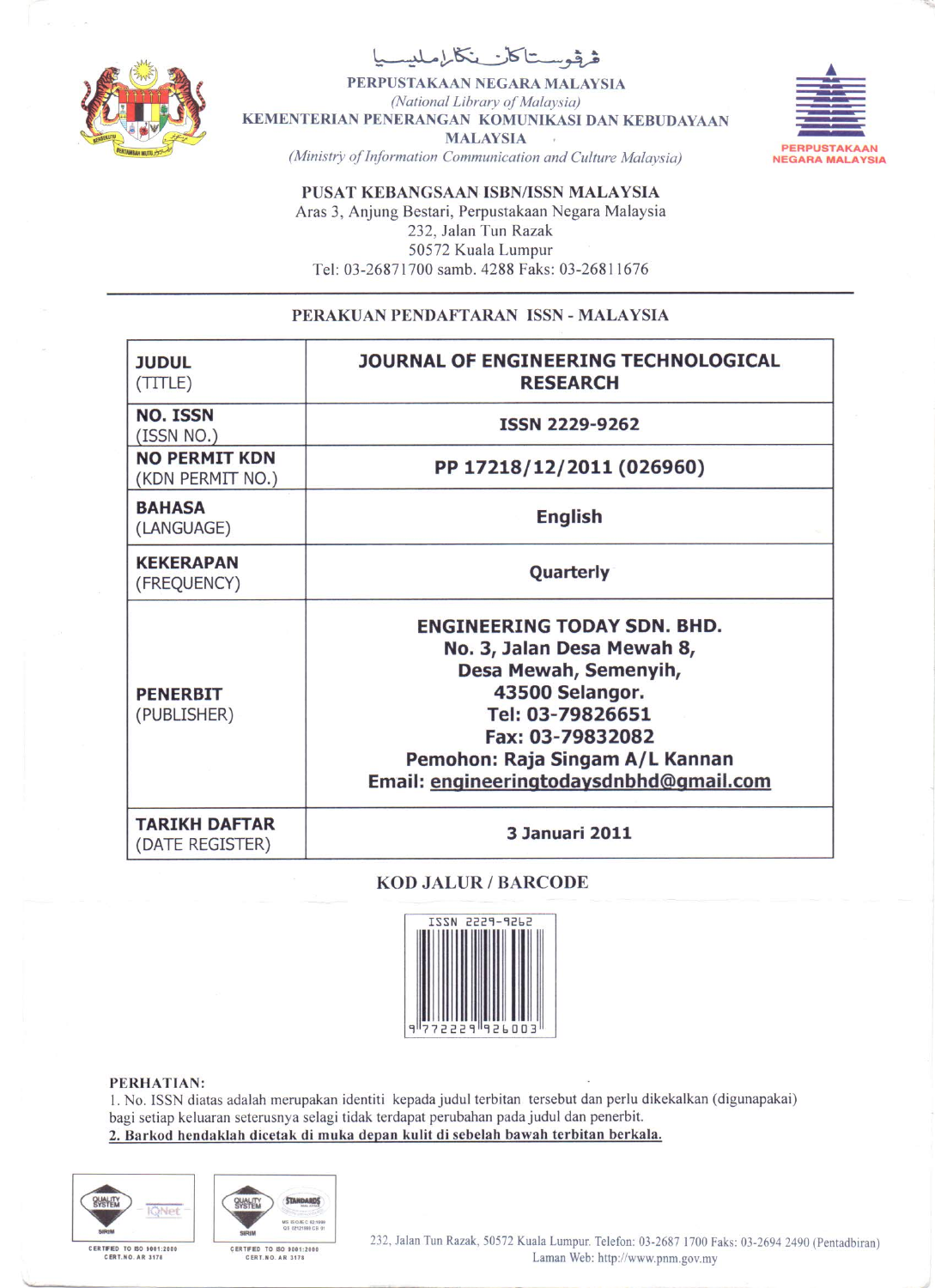## **Editorial Board Member Journal of Engineering Technological Research (JETR) ISSN: 2229-9262**

| Sl.No. | Name                                |
|--------|-------------------------------------|
| 1.     | Dr. Vasudevan Mangottiri            |
| 2.     | Dr.M.Chittaranjan                   |
| 3.     | Dr.G.Prabhakaran                    |
| 4.     | Dr.S.Thenmozhi                      |
| 5.     | Dr. A Rose Enid Teresa              |
| 6.     | Dr. D. Sivakumar                    |
| 7.     | Dr. Chandra Bogireddy               |
| 8.     | Dr.B.Prasad                         |
| 9.     | Dr.Suriya.S                         |
| 10.    | Mrs.Nagashree.B                     |
| 11.    | Dr.S.Packialakshmi                  |
| 12.    | Mr.Prashant Sunagar                 |
| 13.    | Mr.Manish S Dharek                  |
| 14.    | Dr.T.Pradeep                        |
| 15.    | Dr. Ramprasad.C                     |
| 16.    | Mr.Nambiyanna.B                     |
| 17.    | Dr.M.M.Saravanan                    |
| 18.    | Mr.Raje Gowda                       |
| 19.    | Mr.MAHADEVA.M                       |
| 20.    | Mr. K. S. VIVEK                     |
| 21.    | Dr. Jai M. Paul                     |
| 22.    | Dr. S M ABDUL MANNAN HUSSAIN        |
| 23.    | Dr. (Mrs) Vidya Nitin Patil         |
| 24.    | Dr.M.Seethapathi                    |
| 25.    | Dr. M.KALAIVANI                     |
| 26.    | Mr. V. JOHNPAUL                     |
| 27.    | Dr. C.Freeda Christy                |
| 28.    | Mr.K.Sakthi Prasanth                |
| 29.    | Mrs. SNEHA. M. K                    |
| 30.    | Dr. Lalit S. Thakur                 |
| 31.    | Ms.Sushma K.L.                      |
| 32.    | Mr.S. Praveen                       |
| 33.    | Mr.Srinidhi.S.U                     |
| 34.    | Mr.Radheshyam Hota                  |
| 35.    | Dr.J. Vijayaraghavan                |
| 36.    | Dr.J.Thivya                         |
| 37.    | Mr. Mohammad Abdul Mubasheer Ahamed |
| 38.    | Mr.A.Jayaraman                      |
| 39.    | Dr. S.R.R. Senthilkumar             |
| 40.    | Dr.J.Abdul Bari                     |
| 41.    | Dr.Arivalagan.ST                    |